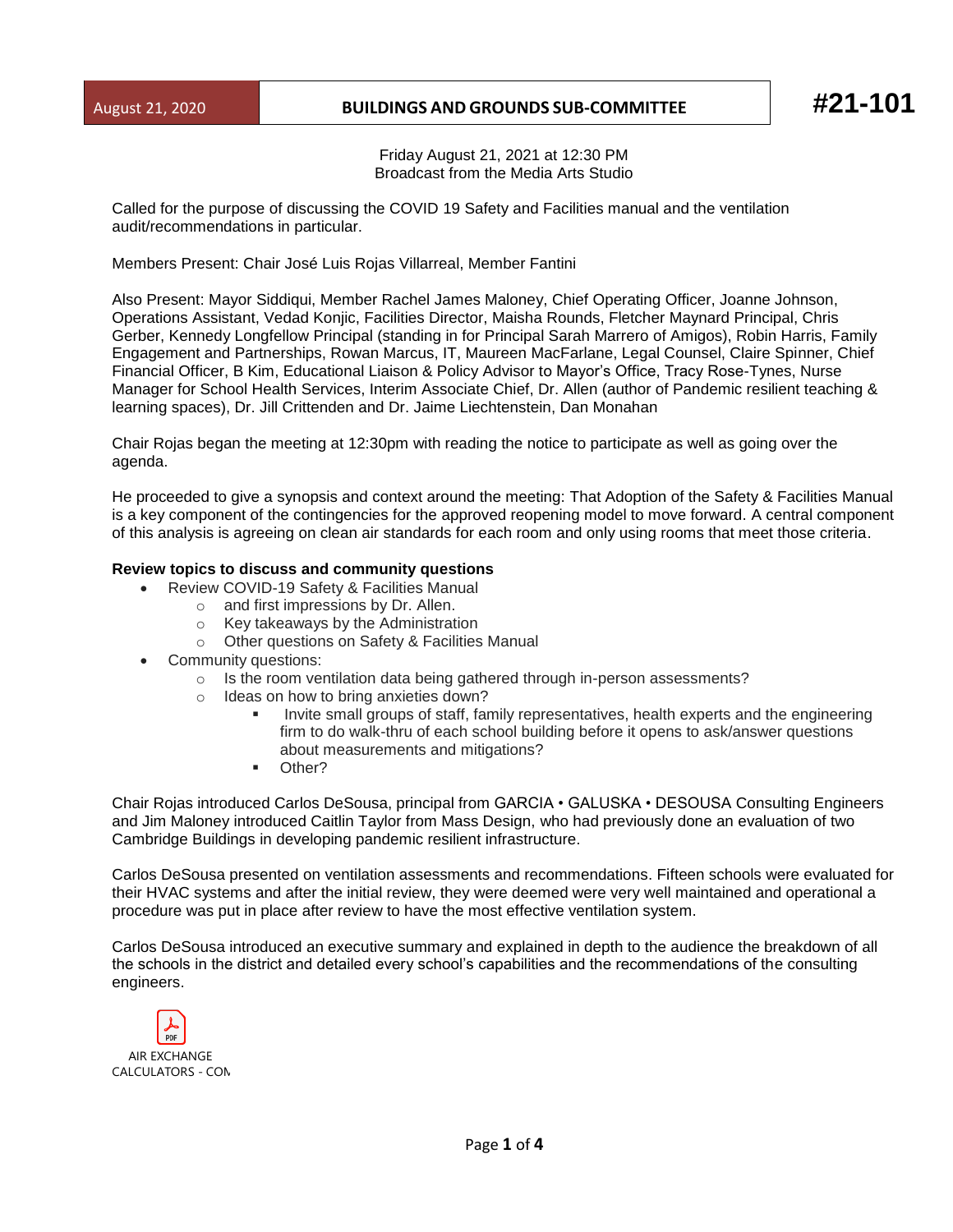Dr. Danielle Allen wanted clarification on the Ashrae (ASHRAE guidelines provide specific details on ventilation for acceptable indoor environmental quality) standard for classrooms, is that a COVID specific for classrooms.

• Carlos Sousa answered yes that was the standard for classrooms, two air changes per hours are a typical for facilities that are non COVID emergency facilities.

Chair Rojas asked for Dr. Allen's first impressions.

• Dr. Allen acknowledged the importance of the work and the variability and equity across the buildings and ventilation challenges and the collateral that goes with it. Questioned about noise and the potential for learning. Wonders about the spaces with the ventilation issues and possibly be proactive with outdoor learning spaces. The issues of equity across the schools regarding the standards of health and outdoor activity to be brought into the picture.

Jim Maloney followed up after Dr. Allen's assessment with letting the participants know that the district has purchased 550 HEPA filters, there are 650 classrooms at the max. Wondered to Dr. Allen if that were enough?

- Dr. Allen Wanted to know what that learning space looked like and then deferred to Dr. Lichtenstein. Schools do not need to be the same standards as hospitals.
- Dr. Jill answered It depends on the architecture on each individual classroom. Remarked on the air moving through the classes and their averages are insufficient. ACH is a very general measurement to what is needed.
- Dr. Jaime Lichtenstein spoke about 5-6 air changes per hours range, with opening windows and spoke of supplementing what else could be utilized.
- Caitlyn emphasizes the size layout of the room, HEPA filter, opening the window and the direction of the air are all important considerations. They are midway through analysis for a couple of schools.

Jim Maloney spoke to the lack of size and the mitigation that is in place to have a limited numbers of scholars in the building. Outdoor learning is not a cost issue but a safety and security issue. What is a sufficient replace if HEPA filters are not suitable?

Dr. Danielle Allen clarified that she does not know what the rooms looks like with said filters.

Carlos DeSousa remarked the about the ventilation effectiveness. Systems are not all the same. The use of a HEPA filter within the space is vital and in the report.

Chair Jose summarized that the numbers that are seen are based on current ventilation system and that there is need for HEPA filters and opening windows with the need for future mitigates.

Jim Maloney spoke of the completed safety and facilities manual and the time and efforts of all involved for the reopening and all that it entailed, which he then listed. Broke down the student population that will be returning on October 13. Compared other districts and what Cambridge has succeeded in doing for COVID mitigation.

Dr. Lichtenstein wanted clarification on the Amigos air quality numbers.

• Jim Maloney answered that the typical Amigos classroom is 2.1

Chair Rojas asked for an explanation what the balancing contractor would be doing.

• The Balancing Contractor replied with the column of ventilation air and would be measuring the quantity of outside air coming into the space through the duct work and filter. Determines the air changes per hour. Sited King Open as an example.

What is the feasibility of the implementing the recommendation of the report?

• Jim Maloney answered that it is very high.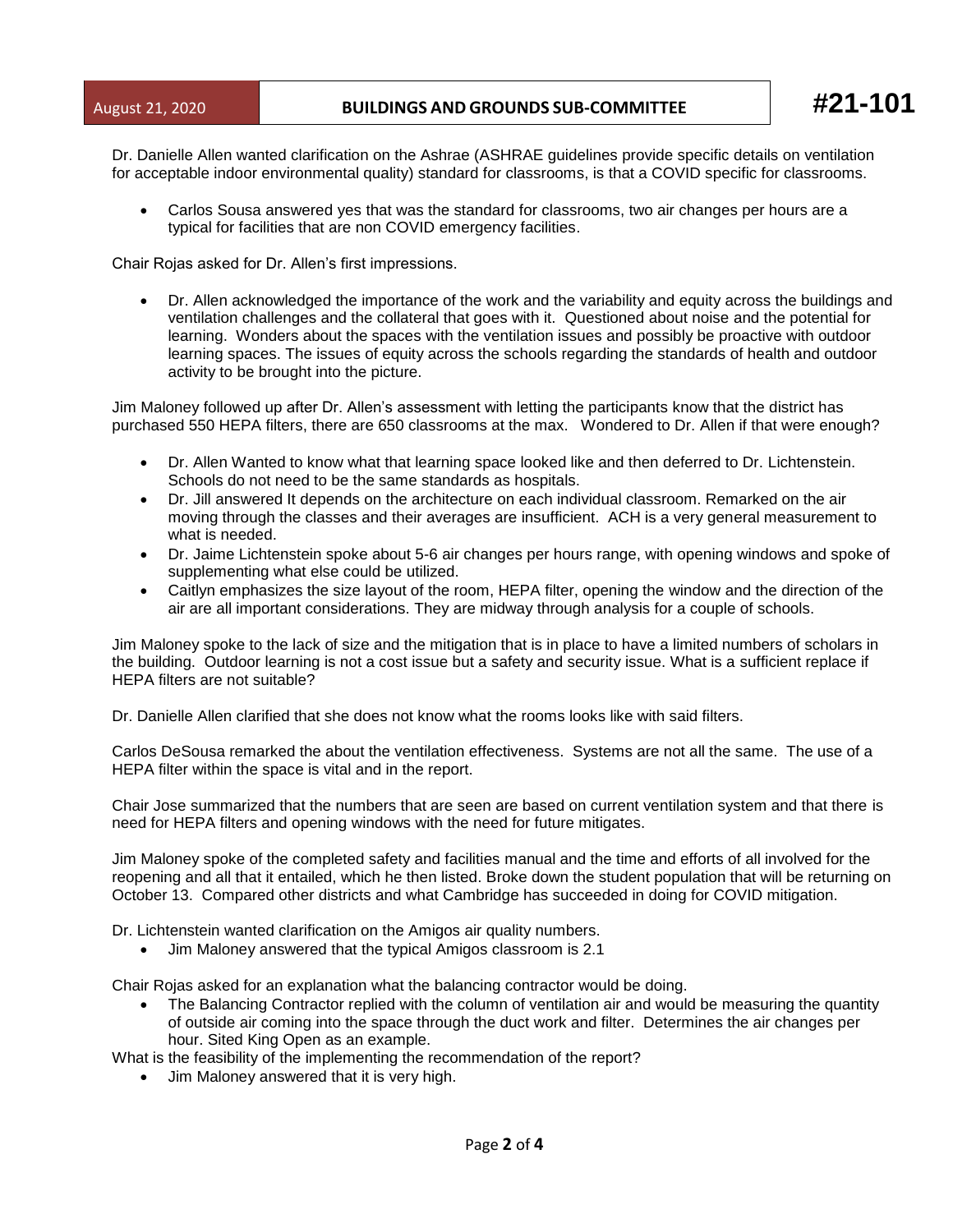Member Fantini wanted to know what the next steps were and deferred to Dr. Crittenden and Lichtenstein?

Dr. Jill Crittenden inquired about ceiling height and was that factored in to the analysis? Referenced the ACH numbers. Could they be increased? A room by room evaluation needs to be accomplished.

• Carlos DeSousa answered that yes and went into deep discussion to all the factors and calculations involved. Sited the King Open as an example. That is called natural ventilation and the system may overcome that. An open window would increase the effectiveness of what has been calculated. Windows can be opened during the winter. Room by room evaluation, typical classroom does not change the standard. It is based on the design and what is needed.

Dr. Lichtenstein clarified that Mass Design is doing a room by room examination in two buildings. Could there be a waver to modify the opening the windows by inches.

• Jim Maloney answered that would be a complicated ask as it is a regulatory issue.

Jim Maloney reflected on what is the mitigation? As you go up it is a less efficient return. The current level of 4 air exchanges and the potential of level 6 and that it is untenable goal. Reminded that there will be buildings who will not get to said level.

Chair Rojas commented on the need to introduce the mitigations recommendations and the calculations from the engineering firm and present what the adjusted equivalent is for the air changes.

Principal Gerber wanted to know about the noise level of the HEPA filters and it especially matters with the scholars coming in?

• Carlos DeSousa and Jim Maloney answered that it is 45 decimals which is equal to an air conditioning unit. Vedad Konjic simplified that there is a variable speed that can be adjusted.

Member Rachel thanked all for their information and reflected that regardless of the money spent, safety is the priority. Commented that there needs to be a room by room assessment for a transparency and trust of the process.

Jim Maloney asked the engineering firm how a room by room assessment would be done.

• Carlos DeSousa replied that it is a tremendous amount of time and effort to have that work done, normally a percentage of the rooms not all would be accomplished.

Dr. Lichtenstein stated that she has a comfort level of 3 to 4 air changes per hour for the school buildings.

Jim Maloney concurred that was their goal and then spoke to the bid process and stated that it would be a couple of more months.

Sarah Rosenberg asked if it was a possibility to focus on the rooms being used now for the grades coming back. From a public health point of view does 3 or 4 air changes work if COVID is present.

- Dr. Lichtenstein stated that they can't say the risk is zero, however brought up the value of masks and air exchanges and other safety protocols.
- Tracey Rose Tynes followed up with classroom will be move all day and keeping in mind looking at obvious symptoms it may not be possible when COVID could be present.

Principal Gerber asked about the samples of the smaller offices with no windows?

• Carlos DeSousa answered, there was no natural ventilation taken into effect, they are all mechanical system, the CFM was looked at for the rooms.